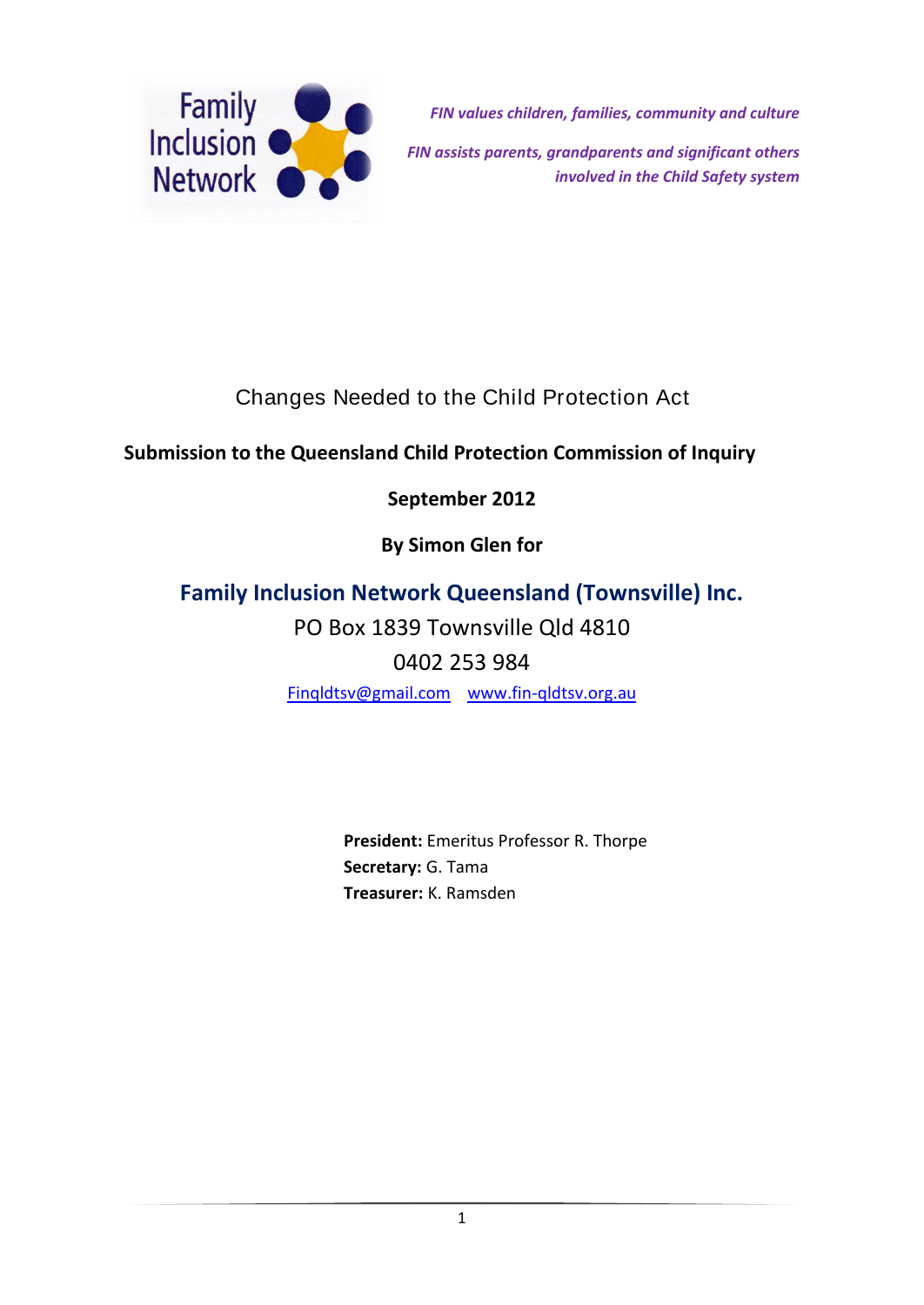## Changes Needed to the Child Protection Act

### **Background**

The current version of the Queensland *Child Protection Act* of 1999 begins at section 4 by telling us what it is for: "The purpose of this Act is to provide for the protection of children." So, unfortunately, the *Act* is a child protection act, not a child welfare act and not an act about parenting. Yet, it then outlines a number of principles with the excellent dominating one being that "the main principle for administering this Act is that the safety, wellbeing and best interests of a child are paramount". So far so good.

However, the *Act* then gives an example of this paramount principle in operation:

"If the chief executive is making a decision under this Act about a child where there is a conflict between the child's safety, wellbeing and best interests, and the interests of an adult caring for the child, the conflict must be resolved in favour of the child's safety, wellbeing and best interests." (section 5A)

Typically this example pits children against parents and this attitude permeates not only the entire *Act* but also the way in which the Department operates. This is why the *Act*  needs changing. This dualism is an artificial and unnatural ideological perspective that sees children's best interests as being divergent from those their parents. It cannot see that children's best interests are inexorably tied to their connection with their parents. This filial connection is natural and normal: a biological and social fact which should be supported by the state especially in times of family crisis. At present, **the general thrust and operation of the** *Act* **is contrary to the best interests of children simply because of this dualism.**

Following the 2004 CMC *Inquiry into the Abuse of Children in Foster Care*, the old Families Department was dissolved. Its welfare functions were effectively downgraded and hived off into the Department of Communities. In place of the Families Department, a Department of Child Safety was set up with an almost exclusively policing and forensic role aimed at seeking out harmed or at risk children and protecting them from further harm or risk of harm. There was no welfare rôle for the new Department, no rôle for it to help or support struggling or distressed families and their children. It had a purely policing function. Thus, while many parents had naïve hopes that the Department would help them if they called upon the Department for help, they were quickly disillusioned to find that instead their children were removed from them! Following the CMC's report, a number of changes were made to the *Child Protection Act* which reinforced this child protection function and made it fit in with a policing/ forensic role of the new Department of Child Safety. The CMC *Report* said: "the department should have no direct service delivery obligations with respect to primary prevention programs. The major focus of the DCS should be tertiary prevention directed towards children on protective orders". (page 137)

Yet, the CMC *Inquiry* was NOT about abuse of children by their parents but abuse by foster carers. It was prompted by a scandal which erupted after the Brisbane *Courier*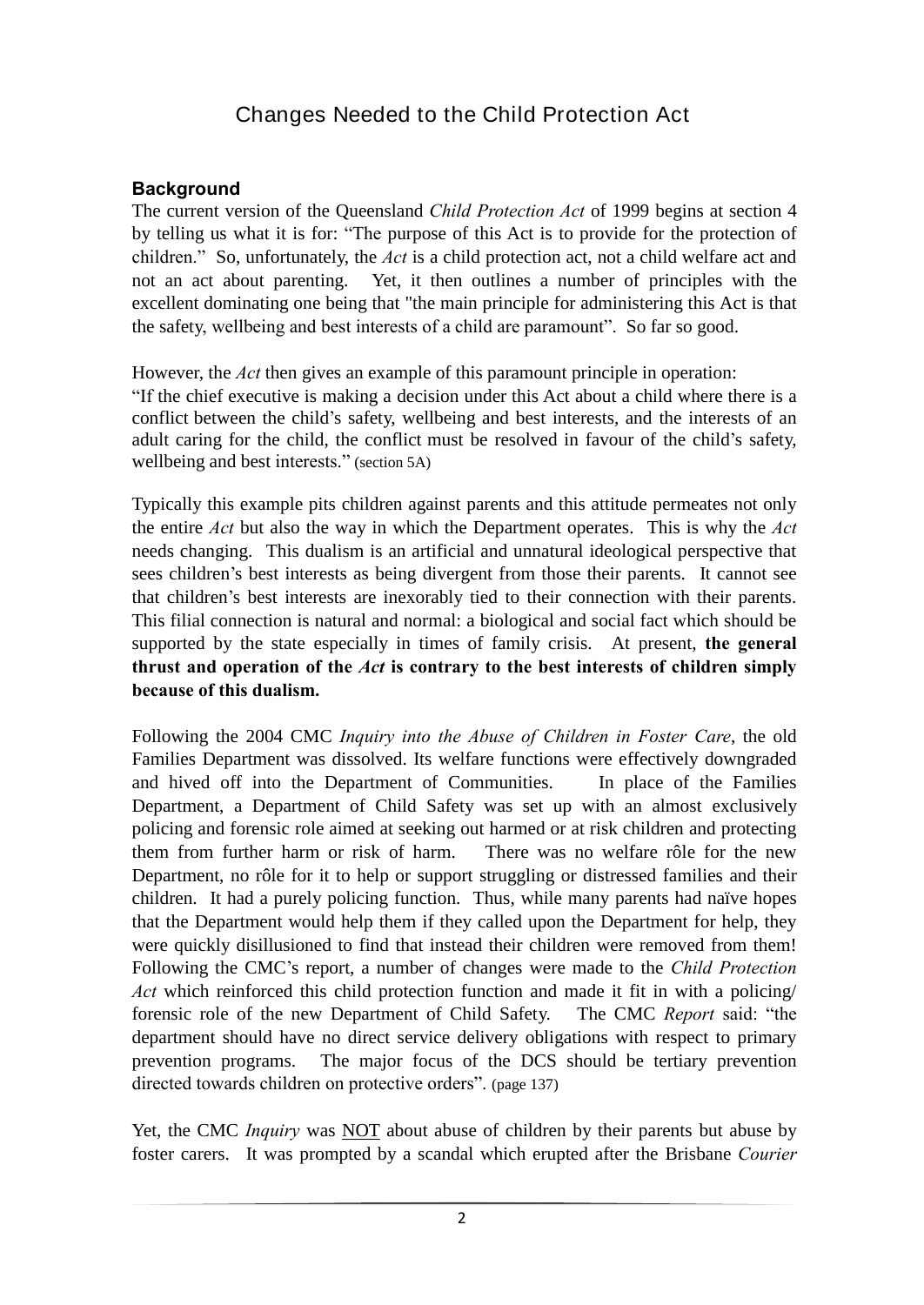*Mail* did some good investigative journalism which uncovered what the CMC Report later described as abuse which was "both widespread and systemic". Unfortunately, the

restructuring of the Families Department as recommended by the CMC produced a Department which was primarily forensic and policing in its operation: The Child Safety Department. And, given the secrecy of the Department's operations, many parents and the wider community quickly came to fear that oppressive and Gestapo-like rôle. An unfortunate by-product of that rôle has also been the massive unsustainable number of children on protection orders.

This emphasis on "child protection" is very American and now dated in that it shies way from welfare and puts the onus and responsibility of parenting squarely on parents. It sees a very minimal rôle for the state to be involved in family life. Essentially, if a family is seen to be failing, the state simply removes a child. This is the opposite of what occurs in many mainland European countries where the emphasis is not on "child" protection" but on "the welfare of the child in the family".

As if to reinforce this forensic approach to the protection of children, from 2008 the *Child Protection Act* was subjected to review and then considerably modified for the 29 November 2010 version, still the current version. While the previous version at least paid some lip-service to notions of the Department WORKING WITH parents to ensure removed children's safe return (e.g. section 5(2)(f)(i) in the old pre-2010 *Act*), this newer version has whittled these notions away and is now simply a prescription for policing action against troubled families and their children. With the emphasis on proscription, penalties and regulation, any hint of welfare is gone. But, to give the **CMC** its due, the **2004** *Report* **did say: "A commitment to working with parents is in the interest of the individual children, supports the family unit, and has the potential to reduce the overall level of notification and the need for intervention in the future." (page 155) This aspect of the** *Report* **has been ignored in the current** *Act***.**

The result is that we now have an unsustainable number of children on protection orders and "in care". For this situation to change and for numbers of children on orders to come down appreciably, the *Act* must be changed and reworked to reflect a paradigm shift in focus from forensic policing of child protection to a focus on working WITH parents to improve the welfare of the child in the family. After all, it is an inescapable fact that both biologically and socially children need parents and their own families. The *Act* should reflect this and be the guiding basis for the Department to relate to children and their parents**. Persecuting parents and families for their inadequacies and removing children into "care" is NOT in the best interests of children. Children need parents and families.**

The 1997 HREOC *Bringing Them Home* "Stolen Generations" Report found that 30% of girls placed in foster care were sexually abused by their male and female foster carers (page 162). Yes! That is nearly one third! One third of parents do not sexually abuse their children.

The Department of Child Safety's 2006 annual *Performance Report to Parliament* at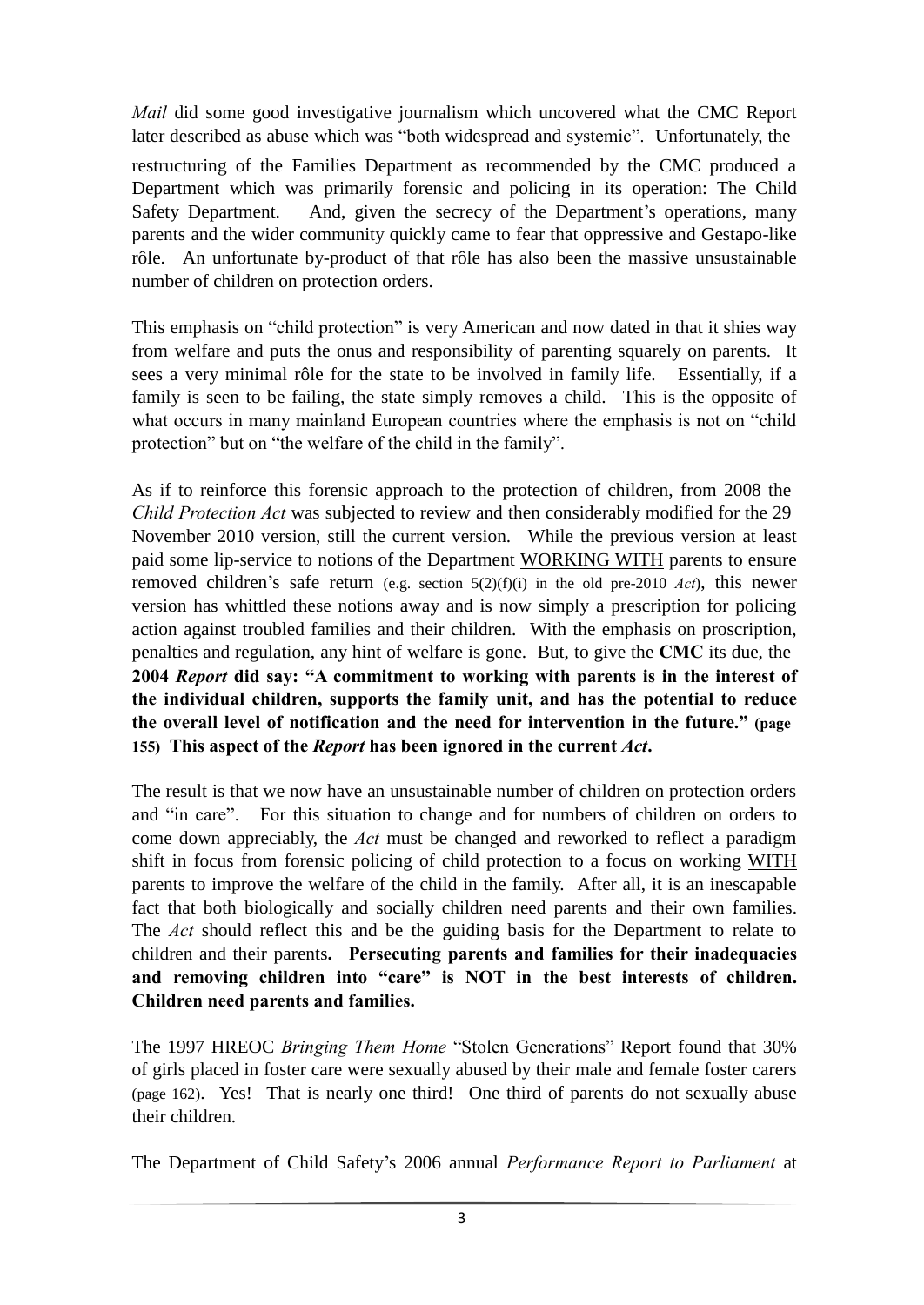page 30, Tables 16 and 17 showed that 6.34% of all distinct children in foster care were substantiated as having been abused by the approved foster carer who caused "serious

harm". At page 31, Table 19 shows that, of those cases of substantiated "serious harm" caused by foster carers, some 18% involved sexual abuse. These figures are more than likely an understatement because of the Department's history of support for foster carers when faced by allegations from aggrieved parents (see the CMC's 2004 *Report* at page 95.) Current annual reports no longer provide figures on abuse by foster carers.

It is no wonder then that Gwenn Murray in her December 2003 *Audit Report on Foster Carers Subject to Child Protection Notification* said: "Despite an underlying expectation that once children and young people are removed from their parents they are safe from further harm or risk of harm, children and young people entering the alternative care system are vulnerable to a number of risks. One of these risks relates to the risk of further harm to them by the people entrusted to care for them." (page 18)

Clearly, foster care is risky for children. Thus, the current NSW Minister for Communities Pru Goward has said: "I think you have to assume these children are at a higher risk of being abused than other children because of their vulnerability. They don't have parents to advocate for them." (*Daily Telegraph*, Sydney, 09 June 2009, page 5)

## **Examples that tell us of the dire need for change to the** *Child Protection Act***.**

**1.** A single parent mother had a 12-year-old daughter who sneaked out of the bedroom window one Saturday night and met some friends in town. The Police caught them and returned the girls to their homes. Two weeks later, the 12-year-old did it again. She and her friends were again caught but Police did not return the girls to their homes. They called up the Department to intervene. The 12-year-old was removed into foster care. Mum was branded as inadequate. Mum was beside herself and didn't know what to do. She usually suffered from bad PMT and this happened at the wrong time. She drove out into the bush with a hose pipe and a bottle of wine and killed herself with carbonmonoxide poisoning. I had to organise her funeral and cremation because I am her father. Sadly, after six years in foster care during which time she ran away and lived on the streets as a homeless kid, the girl (my granddaughter) went to her mother's grave, took a massive overdose of Panadol and lay down to die with her Mum. Fortunately, she was found in time and is still alive. **Why was that Department so crass and unthinking with their intervention? Why did they not work with the mother? To date they still do not accept the gravity of the results of their ill-considered overzealous removal of a child. "Fools rush in where angels fear to tread"**.

**2**. A mother who lives in the expensive part of town and whose husband is a quite highup state public servant filled up her car at a petrol station. Then, rather than leave her 3 month-old baby in the car, she took the child with her to the console to pay. On return to the car she accidentally dropped the child. She comforted the baby but later, at home, she was worried. So, she took her baby to the GP. He treated the child and sent Mum and baby home. The baby was still being breastfed. However, under mandatory reporting guidelines he reported the case to the Child Safety Department. Next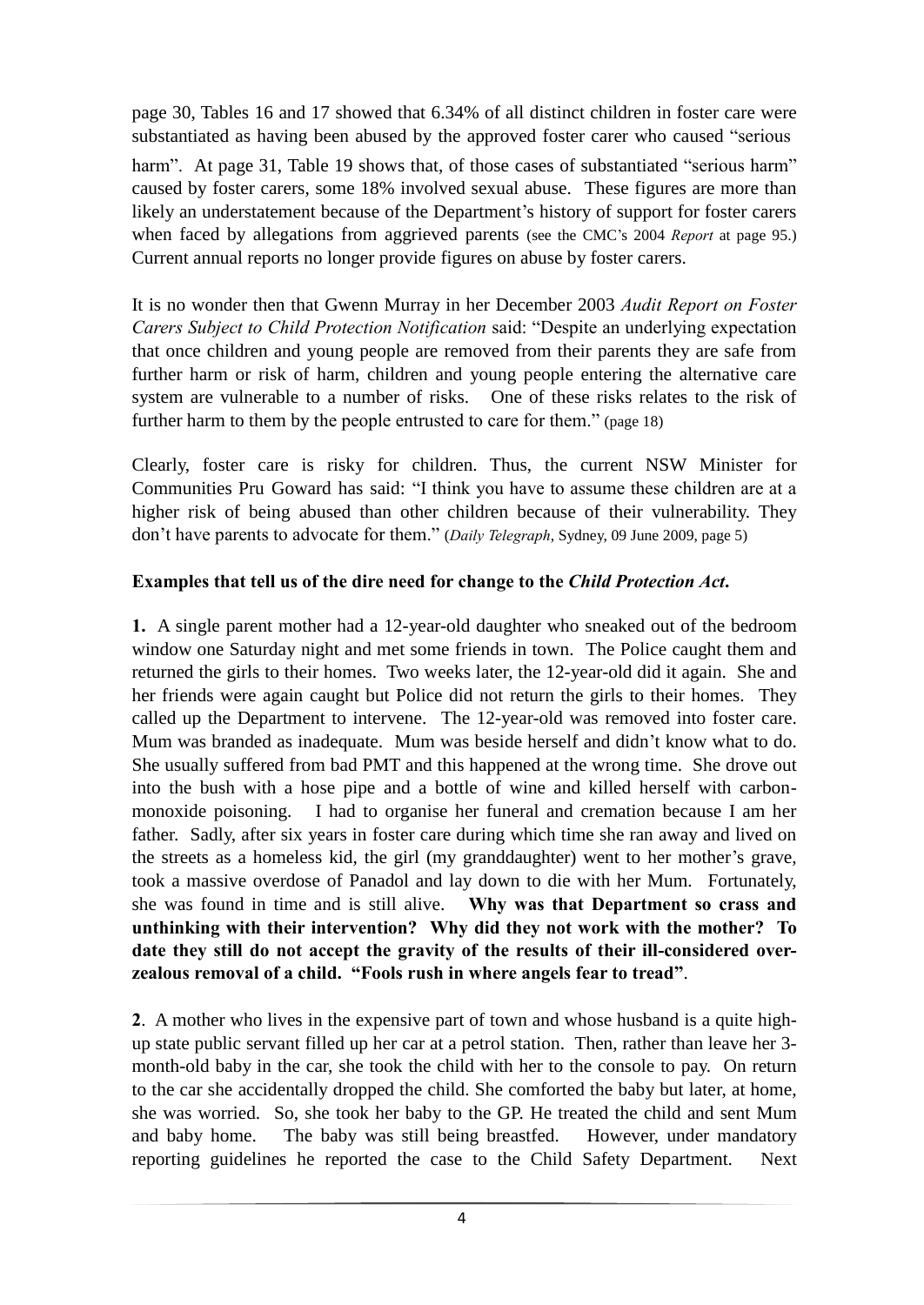morning, she was stunned to find two Child Safety Officers at her door who then removed the baby and took her to hospital in Brisbane. This can't happen to me! It's only the poor, unemployed and drug addicts who have this happen. Fortunately, being

very well-off, they hired the most expensive legal firm in town. The lawyer went straight to the petrol station and obtained CCTV security footage which showed clearly that the baby was accidentally dropped. Later, in the Children's Court, the Department was forced to return the baby. But, **why must this ability to challenge the Department only be available to the well-off in our society? It his highly unlikely that a Legal Aid solicitor would do the same. And, in any case, even if the baby had been assaulted, why remove her? Surely, it would have been better to work with the parent?** (The expensive law firm's solicitor told me about this case.)

**3.** During school holidays, a 7-year-old girl was in a suburban park with her 15-yearold sister. There were many other children there. The older sister came home but the 7 year-old was enticed into a toilet and raped by a 13-year-old boy while other children watched on voyeuristically. (It was a full rape.) After mother reported the matter to Police, the Child Safety Department removed the raped 7-year-old into foster care because her mother had not been adequately caring for her. The fundamental result was that the 7-year-old was punished for being raped. **Why did not the Department work with the mother to improve her parenting skills?** (My daughter is friends with the raped girl who is now 15. The case was also reported in the local press - *Toowoomba Chronicle,* 23 April 2005.)

**4.** A mother of six children smacked her youngest outside a child care centre. Child care workers reported the incident. It was school holidays. When mother arrived home the Police and Child Safety Officers were there. Mother was arrested and handcuffed in front of her six children and taken away in a Police car. CSOs took the six children into foster care. Dad arrived home from work in the afternoon and neighbours told him what had happened. Two days later the oldest (a 12-year-old girl) attempted suicide. It took 18 months for the Department to return the children, during which time the family lost their rental accommodation and Dad lost his job. The whole family was devastated. They could not afford a high-powered lawyer. **Why did the Department not work with the parents to improve parenting skills?** (My daughter has been friends with the second daughter and the case was reported in the local newspaper - *Toowoomba Chronicle*, 07 June 2007.)

**5.** A single parent man did something foolish but his 7-year-old daughter was neither a victim nor a witness. The Department took her into foster care purely because she was deemed to be "at risk". No harm had occurred to her and she had no idea of what had happened. She was in foster care for two years with five different foster carers, some of them physically and emotionally abusive. He had to sell his house, downsize to a smaller, cheaper one in order to pay for the top lawyers in town. Eventually, after around \$60,000 in legal fees and having to continually combat both a very obstructive Department and then battle Crown Law barristers in Court she was returned to him but not after she had been seriously psychologically damaged by the experience. Upon her return, the father discovered the degree to which she had been psychologically damaged by the removal (both the initial very traumatic removal and the effects of foster care) had to put pressure on the Department to provide counselling to help with the reunification process which they eventually agreed to through LifeLine. **Why did the**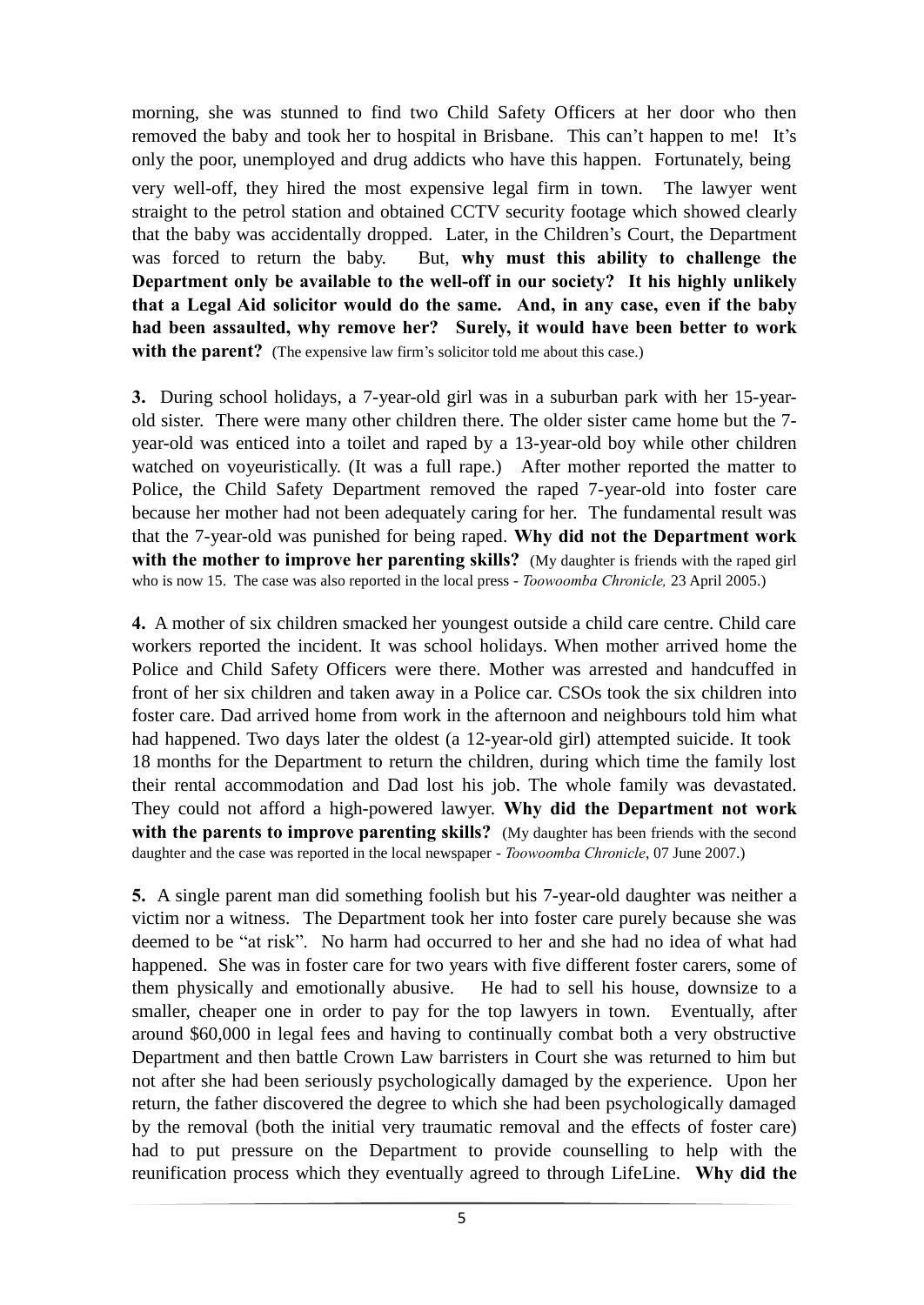## **Department make this child into damaged goods purely because they deemed her to be "at risk"? Surely, if a child is "at risk" this should be a wake-up call for the Department to work with the parent in order to eliminate the risk?**

**6.** A woman convicted of the manslaughter of her baby daughter did several years in jail. Shortly after her release, she became pregnant again. However, fearful of CSO's removing her baby at birth (under section 21A of the *Act*), she fled from Queensland before the birth. In another state, she was supported by the Department there during the later stages of the confinement, at the birth and afterwards with her new baby. This was in the best interests of the child which should always be paramount. A punitive attitude by the Queensland Department is not in children's best interests. **Why should a birth mother have to flee from Queensland? Why did she not have confidence of support with her new baby?** [This mother's predicament was widely reported in the Brisbane and Melbourne press.]

None of these six examples are specifically related to the need for "early intervention". They are pitfalls that any parent, rich or poor, old or young, educated or uneducated, can fall into. The best interests of children are best served with their nurturing care in their own family by their own parents or the adults they are bonded to. To rip children away from their roots is not in their best interests. We all know the dysfunctionality which usually follows when that connection is severed. The "Stolen Generations" debacle is proof of this. The *Child Protection Act* needs reflect the lessons of the past, not perpetuate the harm. It has to ensure that wherever possible children's best interests are served and that these are paramount. Removal is not a panacea for the child's best interests. Removal from their parents almost invariably proves disastrous for children. The filial connection must be maintained. This is a humane and just imperative and the *Act* must do it, even in the case of the sixth example above where a mother had actually killed her previous child.

With the massive increase in the number of children taken into "care" on protection orders, changes needed to the present *Child Protection Act* must ensure that children are protected from the excesses of a Department which is all too often convinced that it has a monopoly on what constitutes the child's best interests. As C.S. Lewis said in his *Screw tape Letters*: "**Of all the tyrannies, a tyranny sincerely exercised for the good of its victims may be the most oppressive. It may be better to live under robber barons than under omnipotent moral busybodies.**"

## **Areas of Change to the** *Act* **which are Needed The Best Interests of the Child**

A child is an immature human being who needs nurturing. Therefore, Section 5A which enshrines "the best interests of the child" principle needs to be modified to link children's best interests to also being intrinsically connected to her/his own nurturing family. It would follow then, that should the family be found not be adequately nurturing, the *Act* must specifically compel the Department to work with parents and family in order to improve parenting. Thus, section 5(2)(f)(i) of the old pre-2008 *Act*  should be resurrected and strengthened: "if a child is removed from the child's family, the aim of authorised officers' working with the child and the child's family is to safely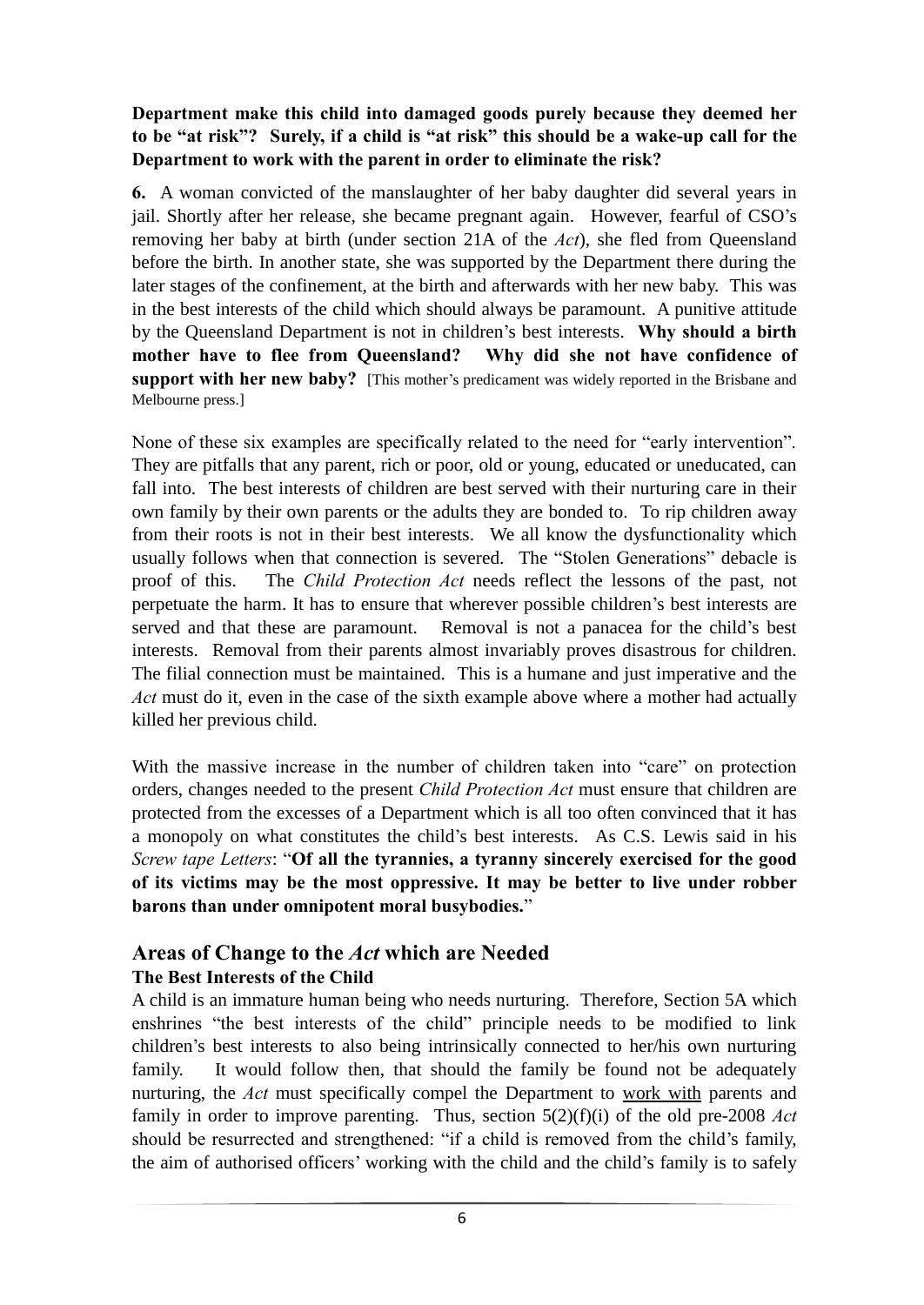return the child to the family if possible". The word "parent" should be incorporated into this principle, too, bearing in mind the definition of a "parent" given elsewhere in

the *Act* (at section 11of the new post-2008 version). The newer version of the *Act* talks only about "supporting" the family. Instead, the *Act* needs to ensure that the Department works pro-actively with parents and families.

Likewise, section 5(2)(b) and (c) of the old *Act* should also be resurrected and strengthened: "families have the primary responsibility for the upbringing, protection and development of their children" and "the preferred way of ensuring a child's wellbeing is through the support of the child's family". Again, the word "parent" should also be incorporated in this principle.

## **The Chief Executive's Functions**

These are covered in Section 7 of the current *Act*. The functions in relation to children, their parents and families are spelled out as: (b) "providing, or helping provide, preventative and support services to strengthen and support families and to reduce the incidence of harm to children" and (c) "providing, or helping provide, services to families to protect their children if a risk of harm has been identified". Any parent who has had contact with the Department would usually know that these statements are laughable. The *Act* needs to retain these two statements but strengthen them in a way which compels the Department to carry out these duties without merely paying lip service to them.

## **Definition of 'Harm'.**

Section 9 of the current *Act* sets out to define 'harm'. Fair enough, but who decides whether 'harm' has been committed or whether 'risk of harm' is there? This is left to the subjective views of CSOs and Team Leaders and sometimes the secret SCAN Team meetings. The 2004 CMC *Report into Foster Care Abuse* tried to define "substantiation of harm" as "in the professional opinion of the officers involved there is reasonable cause to consider that the child has been harmed" (page 153) a definition which quite arrogantly assumes the infallability, veracity, objectivity and wisdom of a child safety officer (also page 76). It also assumes the Department has a monopoly of wisdom about what children's best interests are.

The *Act* needs to address this problem. At present the only way a parent can challenge the Department's assessment of 'harm' or 'risk of harm' is in the Courts, a luxury not usually possible to a large majority of parents who come under the Department's radar.

The same issue exists with a definition of a child in need of protection. And, moreover, there are cases as outlined in so many Commissions of Inquiry in the past where children have actually needed protection from the activities of the Department especially in terms of actions of foster carers but also from the psychological harm and systems abuse caused by the Department's policies and procedures.

## **A Safe Place**

Section 21 is about "moving a child to a safe place". In several sections of the *Act*,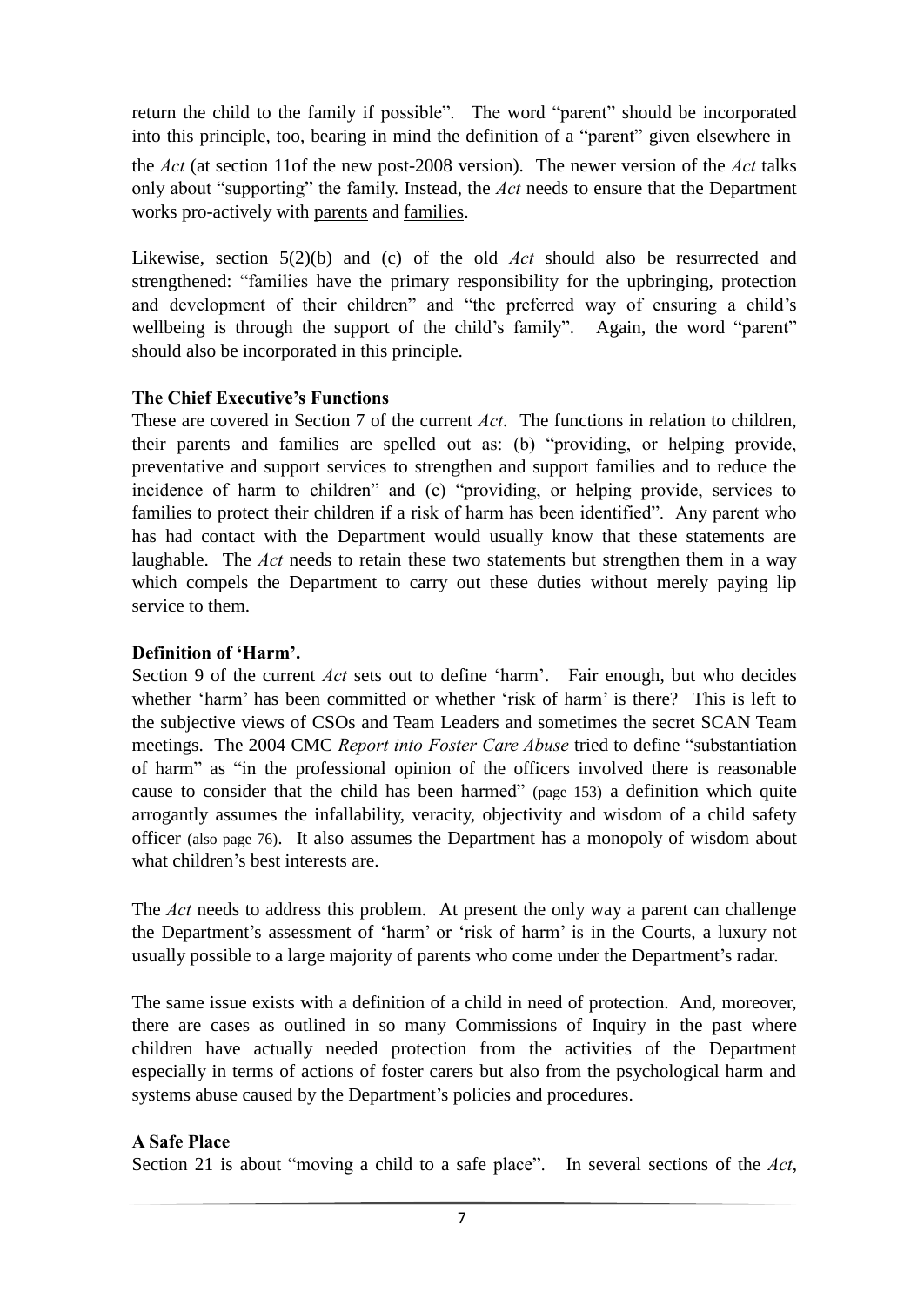reference is made to "removing a child to a safe place" (e.g. Section 21). It is CSOs who decide that the child is not 'safe' at home and, of course, we cannot challenge their 'expert opinion'! The *Act* ignores the fact that a child may be extremely traumatised by removal to a "safe place" and this trauma is usually compounded by an ICARE interview, a medical examination and then refusal by the Department to let the child have contact with her/his parent.

Statistically, the rate at which foster carers abuse children they have care of is greater than the rate at which parents abuse heir children (see, for example, the 2006 Department's 2006 annual *Performance Report to Parliament*). So, even for children abused at home, being removed can be akin to jumping from the frying pan into the fire. The *Act* says nothing about this. There is in the *Act* an assumption that parents are bad, that CSOs are infallible and that foster care is benign. The *Act* needs to provide greater protection to children from the Department and its foster carers. Remember, the 2004 CMC *Inquiry*  was not about parent abuse but foster care abuse. Likewise, the earlier 1999 Forde *Inquiry* was also about abuse of children in state care. **The Act needs to require of the Department that it respect the value of parents to their children and that this valuation take precedence over valuation of foster carers. Thus, foster care should always only be seen by the Department as a short term temporary arrangement and long term foster care as extremely rare.** The *Act* needs to reflect this. Likewise, the *Act* should require that Magistrates ensure this is put into practice.

## **Children's Court Magistrates**

The Department needs to be respectful of children's family and parents as this is in the best interests of the child. It needs to work with parents and families. If it does not, Children's Court Magistrates need to be fearless in taking to task CSOs who do not work in the child's best interests. They must be discouraged from merely rubber stamping Departmental decisions. **The Act needs to enshrine the independence of Magistrates and encourage them to stand up for children's families as this is in the best interests of the child.**

## **Section 21A**

This section of the *Act* which enables the Department to seize an infant the moment the umbilical cord is cut. It is reminiscent of something from the Third Reich. S**ection 21A should be expunged from the Act as it is an affront to natural justice and all that our supposedly humane society stands for.** It is also in conflict with spirit and purpose of principles outlined in the UN *Convention of the Rights of the Child*, especially at Articles 8 and 9. And, its implementation absolves the Department from working with the parent to ensure the child's safety and appropriate nurturing. "When in doubt, remove the child" is not a sound basis for ensuring a child's well-being.

## **Transparency**

Sections 186 to 194 of the current *Act* are devoted to confidentiality. It is essential that confidentiality be maintained. The public often has a salacious hunger which must not be fed. However, **decisions made in Children's Courts in relation to child protection matters should be published and made available for the press to**